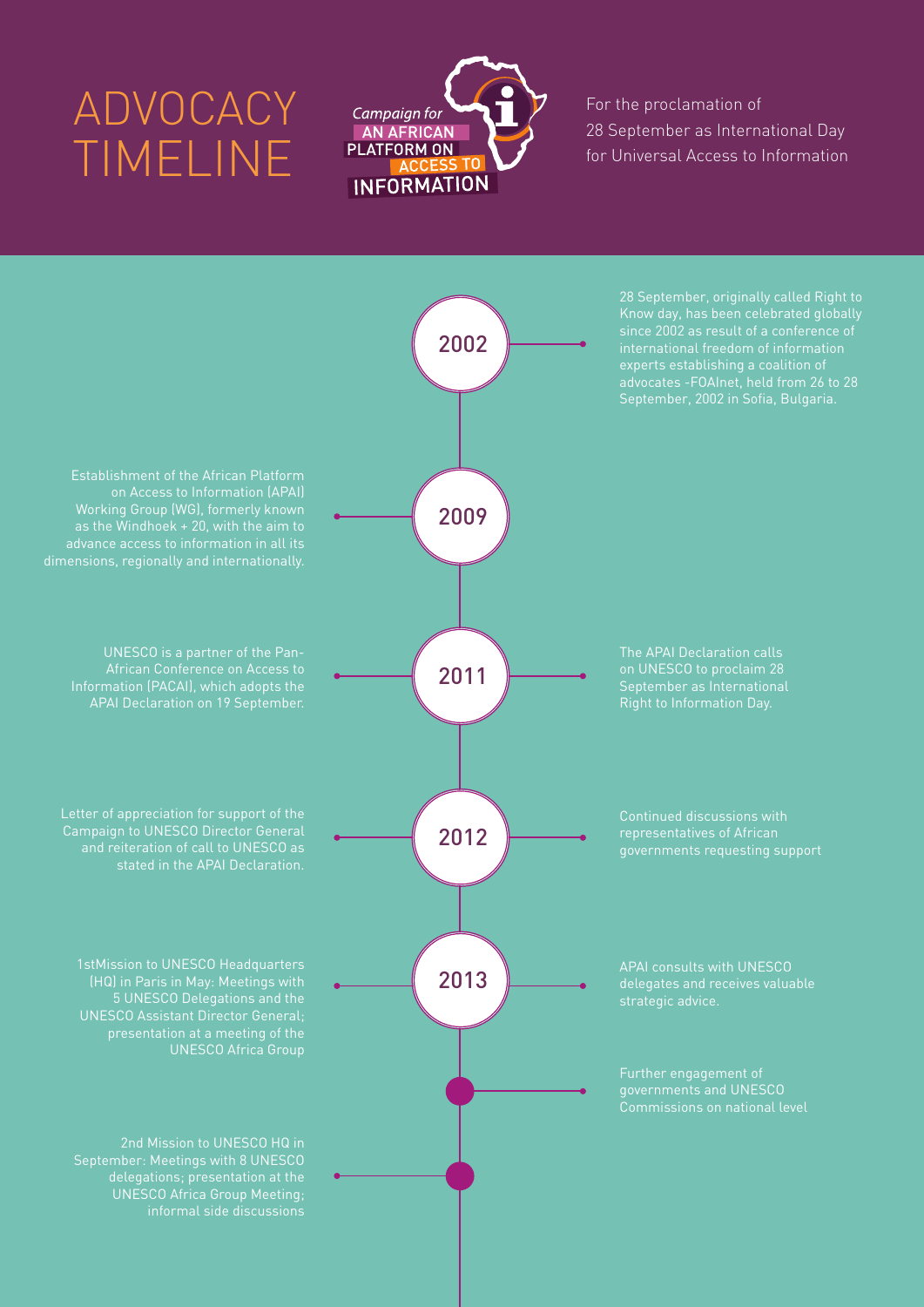Final Statement of the UNESCO 28 September as World Right to Information Day."

Prior to the 195th Session of UNESCO's Executive Board, support for a resolution Deputy Chair of the Executive Board and African Executive Board Members

Development and Director of Partnerships in the Africa

up a Working Group to work on the Angolan delegation.

agenda of the 197th Session of 7-21 October.

of the UNESCO Executive Board sponsored by Angola, Nigeria